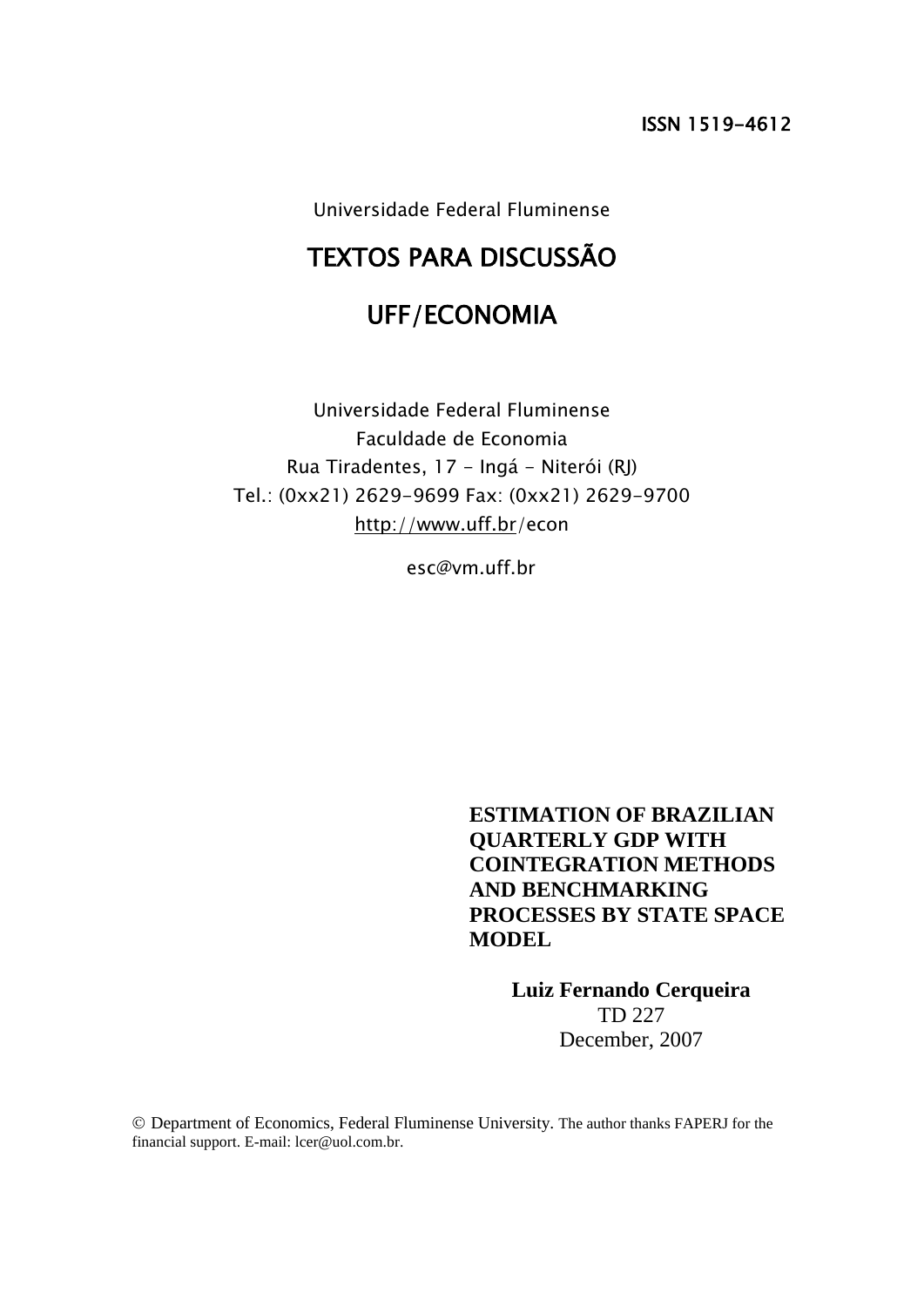

### **ABSTRACT**

This paper presents a methodology for estimating the Brazilian GDP quarterly series in the period between 1960-1996. Firstly, an Engle-Granger's static equation is estimated using GDP yearly data and GDP-related variables. The estimated coefficients from this regression are then used to obtain a first estimation of the quarterly GDP, with unavoidable measurement errors. The subsequent step is entirely based on benchmarking models estimated within a state space framework and consists in improving the preliminary GDP estimation in order to both eliminate as much as possible the measurement error and that the sum of the quarterly values matches the annual GDP.

**Key Words**: benchmarking, Engle-Granger's equation; Kalman's filter; state space models; GDP. **JEL**: C32, C51, C52, E01.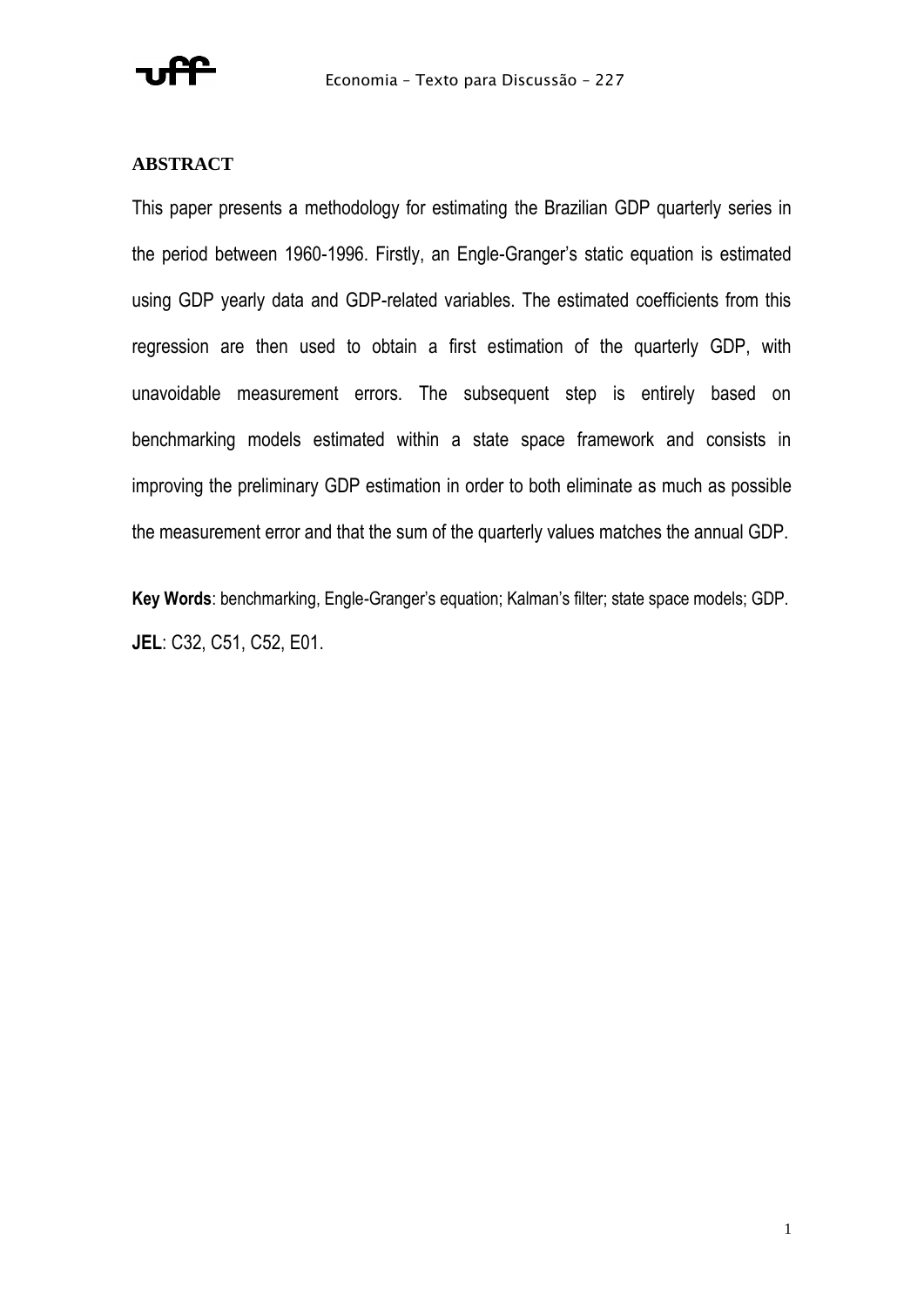

### **1. Introduction**

This paper describes and applies a methodology for estimating the quarterly Brazilian GDP from 1960 to 1996. The methodology is based on the initial estimation of the quarterly GDP, obtained through an Engle-Granger static equation using GDP annual data and GDP-related variables, namely: automobile and cement production, industrial consumption of electricity in the Rio de Janeiro–Sao Paulo axis, and the national treasury tax revenue. The estimated coefficients of this regression are then used to build a quarterly equation between GDP and those variables.

This equation produces a first quarterly GDP estimation, henceforth referred to as "dirty" GDP – due to unavoidable measurement errors. The next step consists in improving the estimation, ridding it as much as possible from measurement errors and making it consistent with the annual GDP calculated by the Brazilian Institute of Geography and Statistics (IBGE), an official agency, to clarify: *the sum of the quarterly estimations must be equal to the year total.*

The process of harmonizing quarterly and annual estimations is called benchmarking, constantly used by official data agencies. In this paper, the benchmarking procedure adopted is anchored on the state space modeling, in which a time series is broken into unobserved and directly interpretable components (cf. Harvey, 1989; and Durbin & Koopman, 2001).

The paper is organized as follows. Section 2 briefly discusses the benchmarking process and reviews the literature on the subject. Section 3 describes the quarterly GDP estimation methodology. Section 4 introduces and discusses the estimated models' results, and Section 5 is the conclusion of the article. The Appendix describes the construction of the series used and shows the results of the unit root tests employed.

### **2. Benchmarking**

A common problem with official statistics is the adjustment of monthly and quarterly observations obtained through surveys or sampling and therefore subject to errors. The adjustment is made with annual data from censuses or more detailed surveys, hypothetically presumed to be free of

2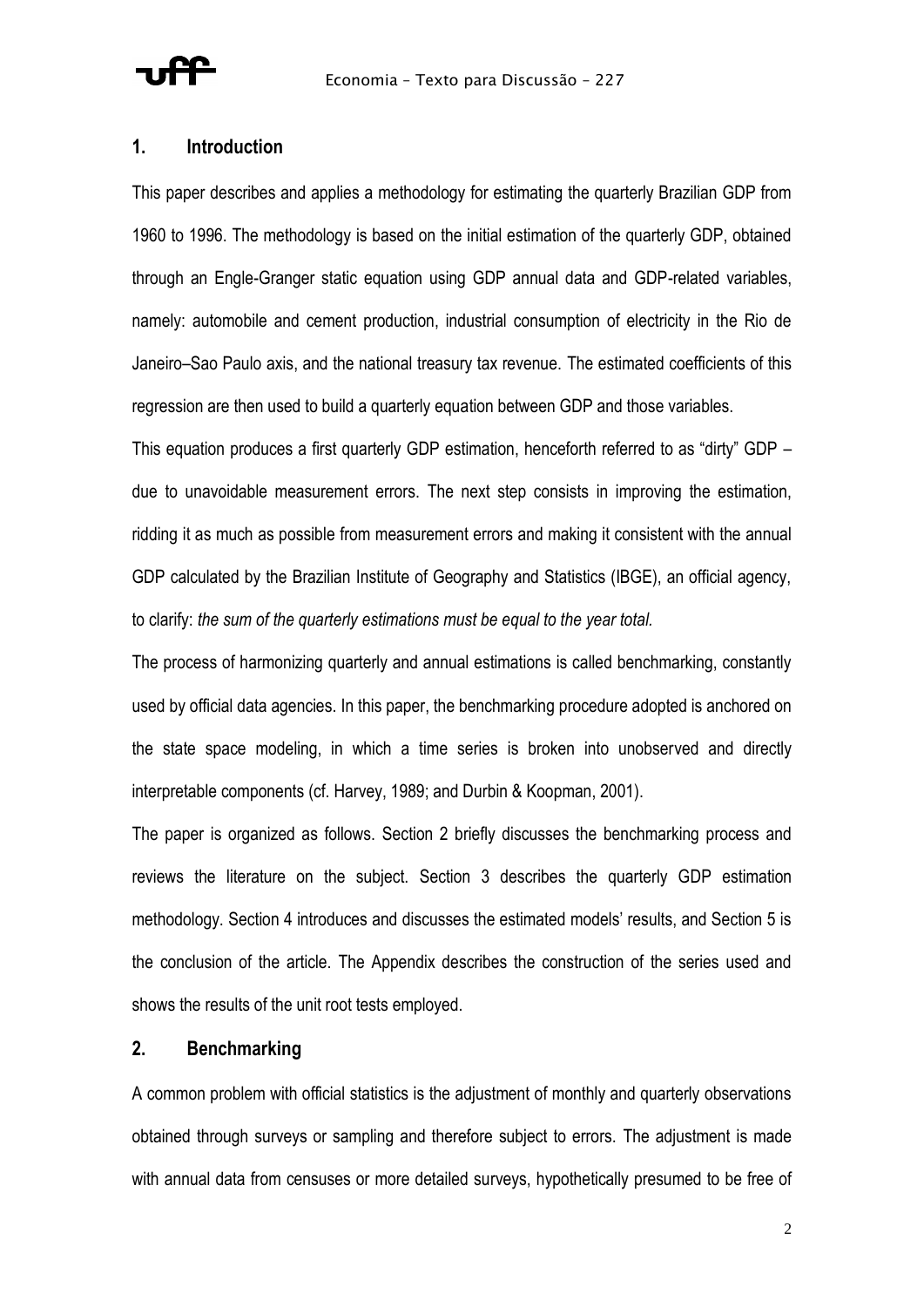#### Economia – Texto para Discussão – 227

sampling errors. The annual total is called the benchmark; the process of harmonizing estimations with the year total is called benchmarking.

More specifically, benchmarking – or harmonization – consists in conveniently matching two measurement sources of the same time series, usually obtained from distinct frequencies. The lowest-frequency series – the benchmark series – is assumed as having a more reliable registry. Benchmarking is the process of trying to adjust the highest-frequency series to the benchmark one. This is done by breaking down the series into its structural elements – trend, seasonality, cycle, irregularity and measurement error – and from the sum of those elements excluding the error.

There are two major methodologies to apply benchmarking to a time series: a purely numeric approach and a statistic modeling one. The numeric approach differs from the statistic modeling by not specifying a statistical model to the studied series. The numeric approach encompasses the family of methods based on the minimization of a squared sum proposed by Deaton (1971) – following the principle of movement preservation –, Bassi (1958), and Ginsburgh (1973). An application of such procedure can be found in Di Fonzo & Mariani (2003). The statistic modeling method, in turn, involves models based on ARIMA processes proposed by Hillmer & Trabelsi (1987), state space models proposed by Durbin & Quenneville (1997), and models that use a group of regressions such as Cholette & Dagum (1994), Mian & Laniel (1993) as well as the references cited by these authors.

### **3. Paper methodology**

### **3.1 First step: obtaining "dirty" GDP**

In the lack of official statistics collected for computing GDP, the assembly of quarterly estimates for the actual accrued product can adopt three criteria: (i) annual data interpolation; (ii) own survey from samples of goods and services; and (iii) a combination of the first two criteria; cf.

3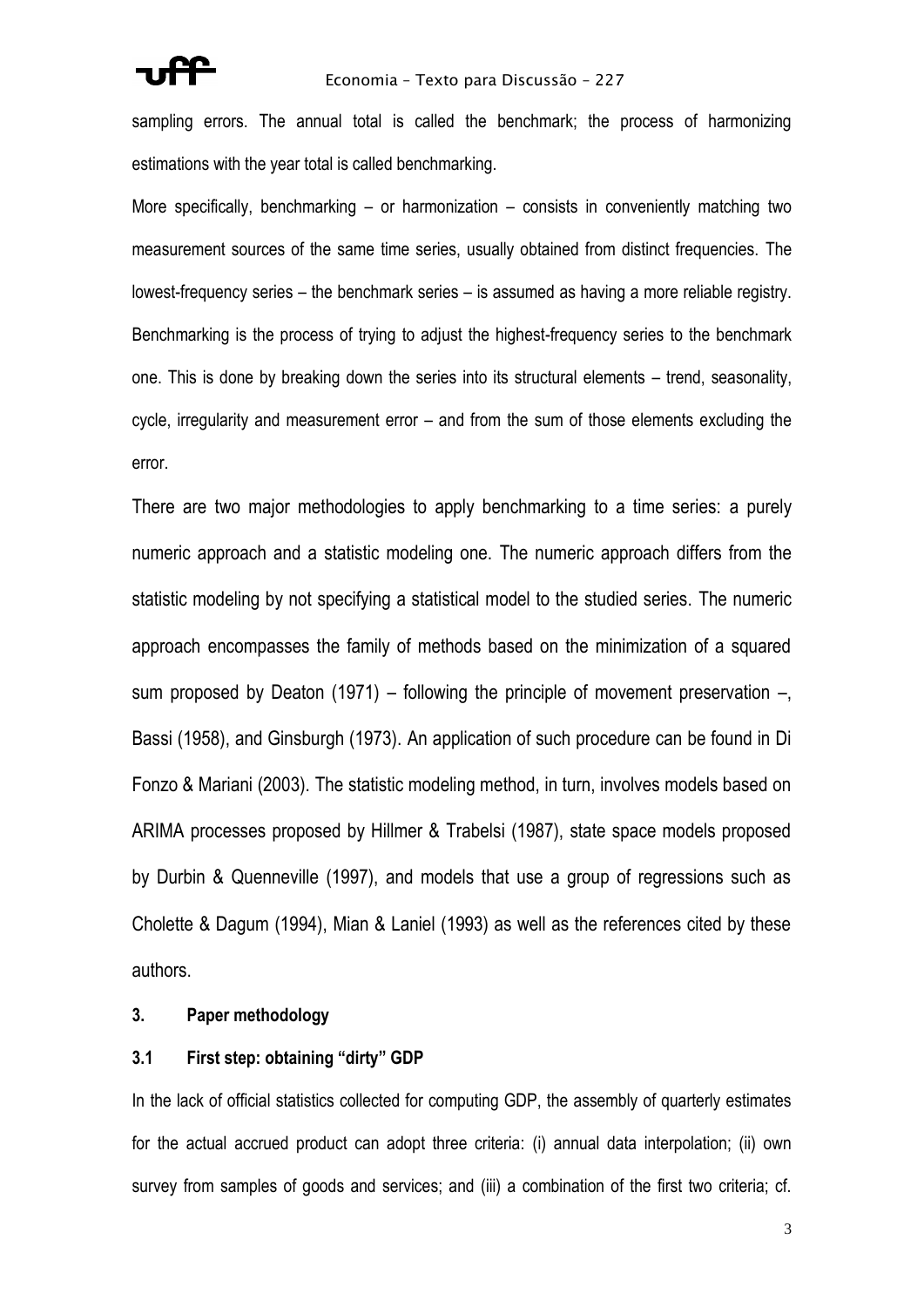Contador & Santos Filho (1987). In Brazil, researchers preferably adopt interpolation with GDPrelated series. In this paper we shall follow such procedure by using the series used by Cardoso (1981), namely: automobile and cement production, industrial consumption of electricity in the Rio de Janeiro–Sao Paulo axis, and the national treasury tax revenue.

Computation of the "dirty" quarterly GDP is based on the estimation of a GDP regression against the mentioned series, with annual-frequency series being expressed in 1980-based indexes with the purpose of obtaining long-term relationship coefficients between the variables. The estimation method used was Engle-Granger's two-stage cointegration procedure. Having estimated a cointegrating vector by OLS we form a linear combination by using the previously listed quarterly frequency series in order to obtain the interpolated series of the quarterly GDP. The estimated quarterly series is chained with IBGE's series in 1980, producing the "dirty" GDP series, which shall be perfected in the second half of the procedure.

Prior to 1980, GDP data are available only in annual frequency, which explains why the estimation was performed in this frequency. At first, the estimation aims to recover GDP data for the 1964-1979 period. However, given the few observations, the period was increased to 1960- 1996. These dates are associated to the series availability and to the change in IBGE's quarterly GDP investigation methodology.

Although at first sight the variables selected for initial estimation might seem questionable, further analysis shows that they represent the chief economically productive sectors in ad adequate way. Since 1960, the automobile industry has been Brazil's most important economic segment. Cement consumption, in turn, is an suitable representation of the rank of civil construction activity, an area that generates a large portion of employment in the economy. Likewise, industrial electricity consumption in the country's major economic region (the Rio de Janeiro–Sao Paulo axis) is an added relevant index of economic activity. Lastly, it seems obvious that the federal tax revenue should suitably represent governmental activities, especially when it is considered that a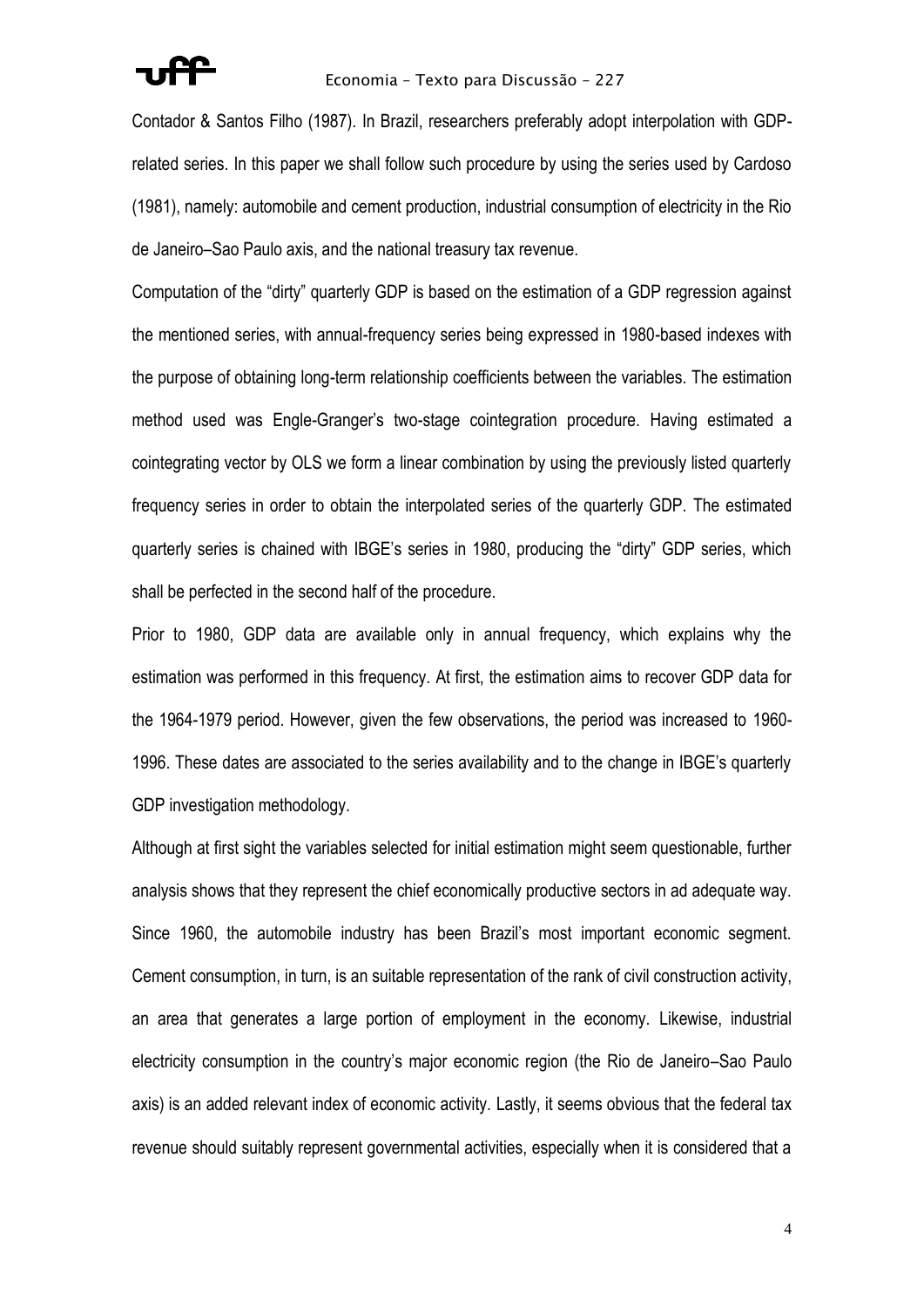part of it is passed on to states and cities, being entirely spent in a wide portion of the studied period.

Thus, "dirty" GDP is the first approximation of the quarterly GDP that recovers missing data prior to 1980, and that has thenceforth a seasonal pattern identical to that of the IBGE's series.

# **3.2 Second step: state space models for benchmarking and obtaining the "clean" GDP.**

The general linear Gaussian state space model (SS) is defined by the following equations:

$$
y_{t} = Z_{t}\alpha_{t} + \varepsilon_{t}, \quad \varepsilon_{t} \sim N(0, H_{t}),
$$
  

$$
\alpha_{t+1} = T_{t}\alpha_{t} + R_{t}\eta_{t}, \qquad \eta_{t} \sim N(0, Q_{t})
$$
(3.1)  

$$
\alpha_{t} \sim N(a_{t}, P_{t}).
$$

 $y_t$  is a of  $p \times 1$  vector of observations;  $\alpha_t$  is called the state vector, is unobservable and its dimensions are  $m \times 1$ ;  $\varepsilon_t$  and  $\eta_t$  are independent error terms; matrices of system  $Z_t$ ,  $T_t$ ,  $R_t$ ,  $H_t$  and  $Q_t$ , general, contain unknown parameters, which are assembled in a  $\psi$  parameters vector. The model estimation in (3.1) is done with Kalman filter (KF) (state vector) combined with maximum likelihood (parameters vector). KF is formed by a set of equations that estimate, recursively in time, the average and conditional variances of the state vector. For further details about those equations, their deductions and their combination with maximum likelihood estimation, see Harvey (1989, chapter 3) and Durbin & Koopman (2001), chapters 4 and 7.

State space models for benchmarking problems have been studied quite broadly by Durbin & Quenneville (1997). One of the corresponding forms in SS proposed by Durbin & Quenneville was later reviewed by Durbin & Koopman (2001), chapter 3. In this paper, a probabilistically equivalent version of Durbin & Quenneville's model is presented. Taking  $y_t$  as the "dirty" quarterly GDP (theoretically with measurement errors) and  $x_t$  as IBGE's annual GDP (theoretically free of measurement errors), observations must be  $y_t$  if time t is not a multiple of four, or  $(y_t, x_t)$ ' in case time t is a multiple of four (due to the quarterly frequency, this indicates the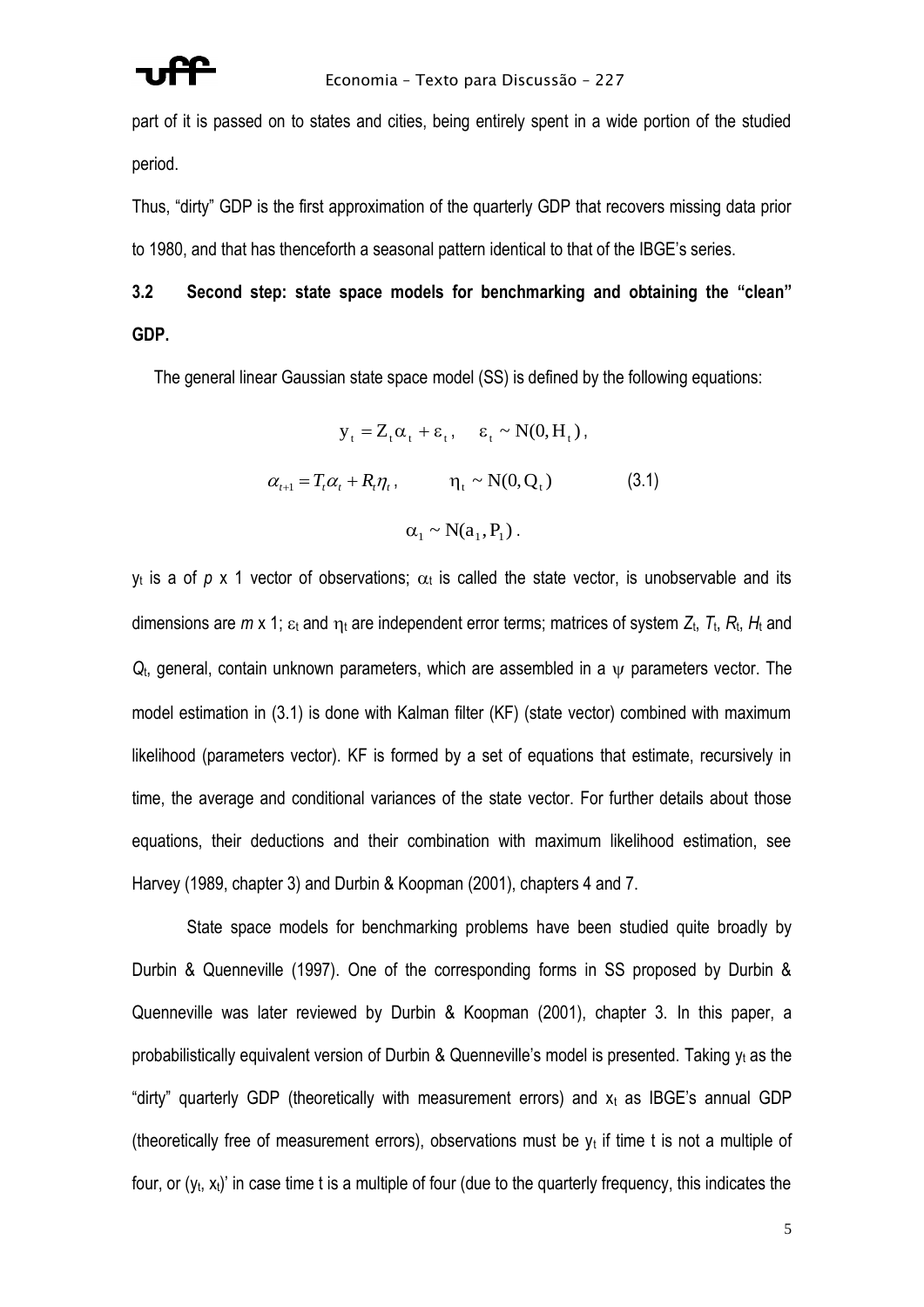turning of a new year). The state vector, entirely inspired in the structural model approach for time series (cf. Harvey, 1989) is given by the expression  $\alpha_{\iota} \equiv \begin{bmatrix} \mu_{\iota} & \mu_{\iota-1} & \mu_{\iota-2} & \mu_{\iota-3} & \gamma_{\iota} & \gamma_{\iota-1} & \gamma_{\iota-2} & \gamma_{\iota-3} & \varepsilon_{\iota} & \varepsilon_{\iota-1} & \varepsilon_{\iota-2} & \varepsilon_{\iota-3} & \varepsilon_{\iota} \end{bmatrix}$ , where  $\mu_{\iota}$  is a local level,  $\gamma_t$  stands for stochastic seasonality,  $\varepsilon_t$  is an irregular component and  $\xi_t$  is a measurement error associated to the "dirty" GDP, which admittedly follows an AR(1) stationary process. Matrices  $Z_t$  must be  $Z_t = \begin{bmatrix} 1 & 0 & 0 & 0 & 1 & 0 & 0 & 0 & 1 & 0 & 0 & 0 & 1 \end{bmatrix}$  if t is not a multiple of four, and  $\overline{\phantom{a}}$  $\overline{\phantom{a}}$ 1  $\mathbf{r}$ L  $=\begin{bmatrix} 1 & 0 & 0 & 0 & 1 & 0 & 0 & 0 & 1 & 0 & 0 & 0 & 1 \\ 1 & 1 & 1 & 1 & 1 & 1 & 1 & 1 & 1 & 1 & 1 & 1 & 0 \\ 0 & 0 & 0 & 0 & 0 & 0 & 0 & 0 & 0 & 0 & 0 & 0 \\ 0 & 0 & 0 & 0 & 0 & 0 & 0 & 0 & 0 & 0 & 0 & 0 \\ 0 & 0 & 0 & 0 & 0 & 0 & 0 & 0 & 0 & 0 & 0 & 0 \\ 0 & 0 & 0 & 0 & 0 & 0 & 0 & 0 & 0 &$ 1 0 0 0 1 0 0 0 1 0 0 0 1 *Zt* if t is a multiple of

four. Matrices  $H_t$  are null for all moments in time. The other matrices associated to the state vector equation and time-invariant for this model must follow the postulated evolutions for the state vector components; their full expressions are presented in Durbin & Quenneville (1997). Notice that, given the SS formulation, the consistency between "clean" GDP (defined by  $y_t^* = y_t - y_t$  $\xi_t$ ) and IBGE's annual GDP always occurs in multiples of four periods.

The structural components obtained from this procedure and used in this paper are the following: trend, seasonality, irregularity and measurement error. "Clean" GDP is the

sum of these components below the measurement error.

#### **Methodology – a summary**

The steps described in the two previous subsections define the following algorithm:

- 1) Estimate a relationship between the annual GDP and variables either related to it or that explain its behavior. In case the variables are integrated, the simplest estimation method is Engle-Granger's two-stage cointegration test. All series must also be available at a quarterly frequency.
- 2) Test the non-cointegration hypothesis by ensuring the existence of a unit root in the cointegration regression residuals. In case such hypothesis is accepted, return to the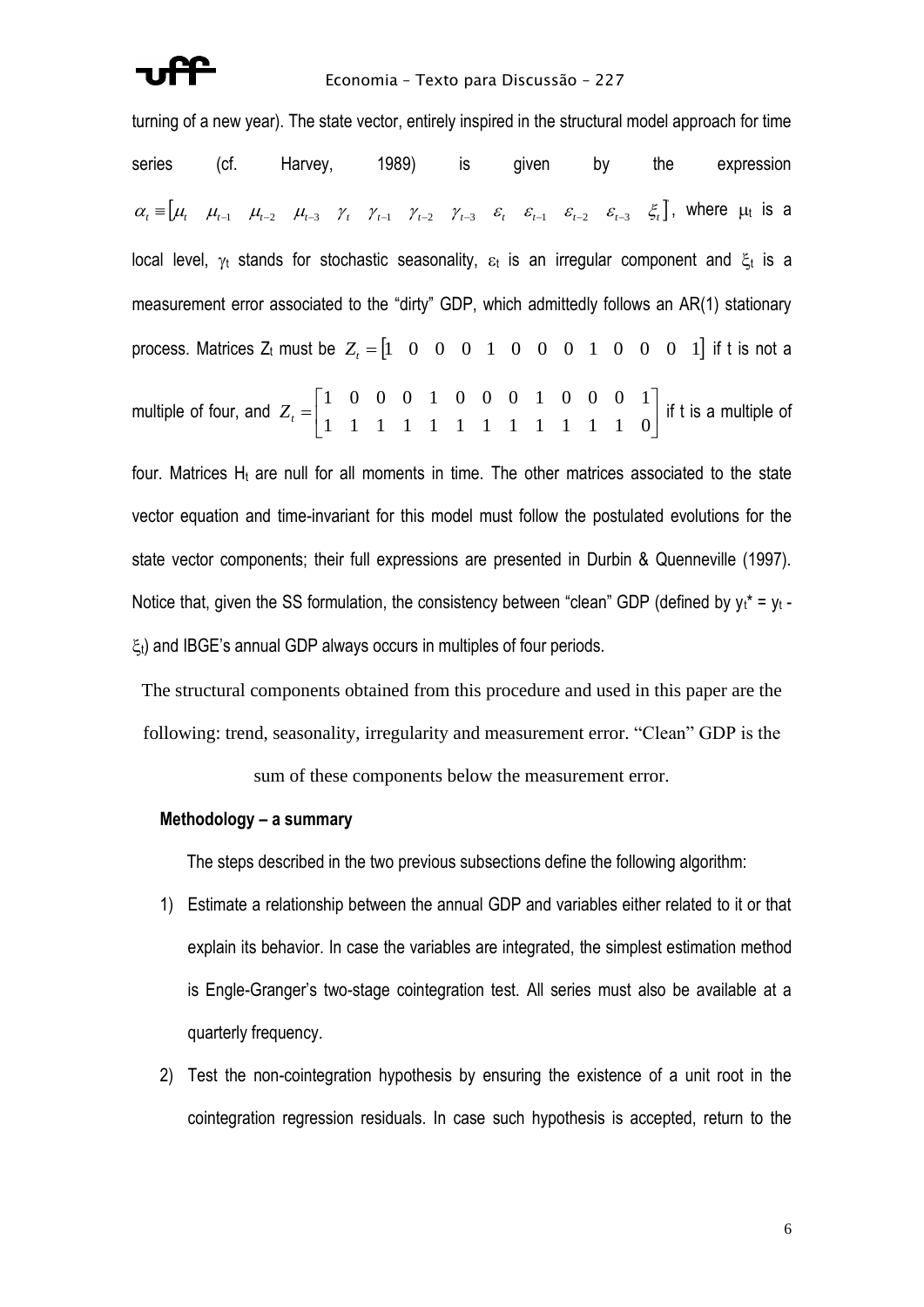

previous item and specify other independent variables. In case co-integration prevails, advance.

- 3) Use the estimated equation coefficients with annual data to interpolate quarterly GDP before 1980, multiplying them by the respective series of the independent variables in quarterly frequency.
- 4) Link the interpolated series in the above item with the quarterly GDP computed by IBGE as from 1980. Name the quarterly series resulting from such link the "dirty" GDP.
- 5) If the "dirty" GDP is estimated in indexes, convert it into values, to avoid non-linearity in the next step, by multiplying the index series by the average quarterly real-GDP of a representative year in the sample, *e.g.*, 1980.
- 6) With the "dirty" GDP series in real values, estimate the SS model described in (3.1). Here the structural components are obtained: trend, seasonality, irregularity and measurement error. The generated series presents the measurement error to be extracted.
- 7) Check the model's basic assumptions through residuals analysis, paying particular attention to the presence of unconditional heteroskedasticity, a common violation in econometric studies involving macroeconomic time series. If heteroskedasticity is confirmed, normalize the "dirty" GDP by dividing it by a macroeconomic series that may, at least, be co-responsible for the variance inconstancy, and re-implement step 6 with the normalized "dirty" GDP. If heteroskedasticity is not confirmed, advance.
- 8) Obtain the  $y_t^* = y_t \xi_t$  series by adding the structural components extracted below the measurement error.
- 9) In case there has been standardization in step 6, multiply  $y_t^*$  by the normalizing macroeconomic variable in step 7 and name the resulting series the "clean" GDP. If there has been no standardization, consider  $y_t^*$  as the "clean" GDP.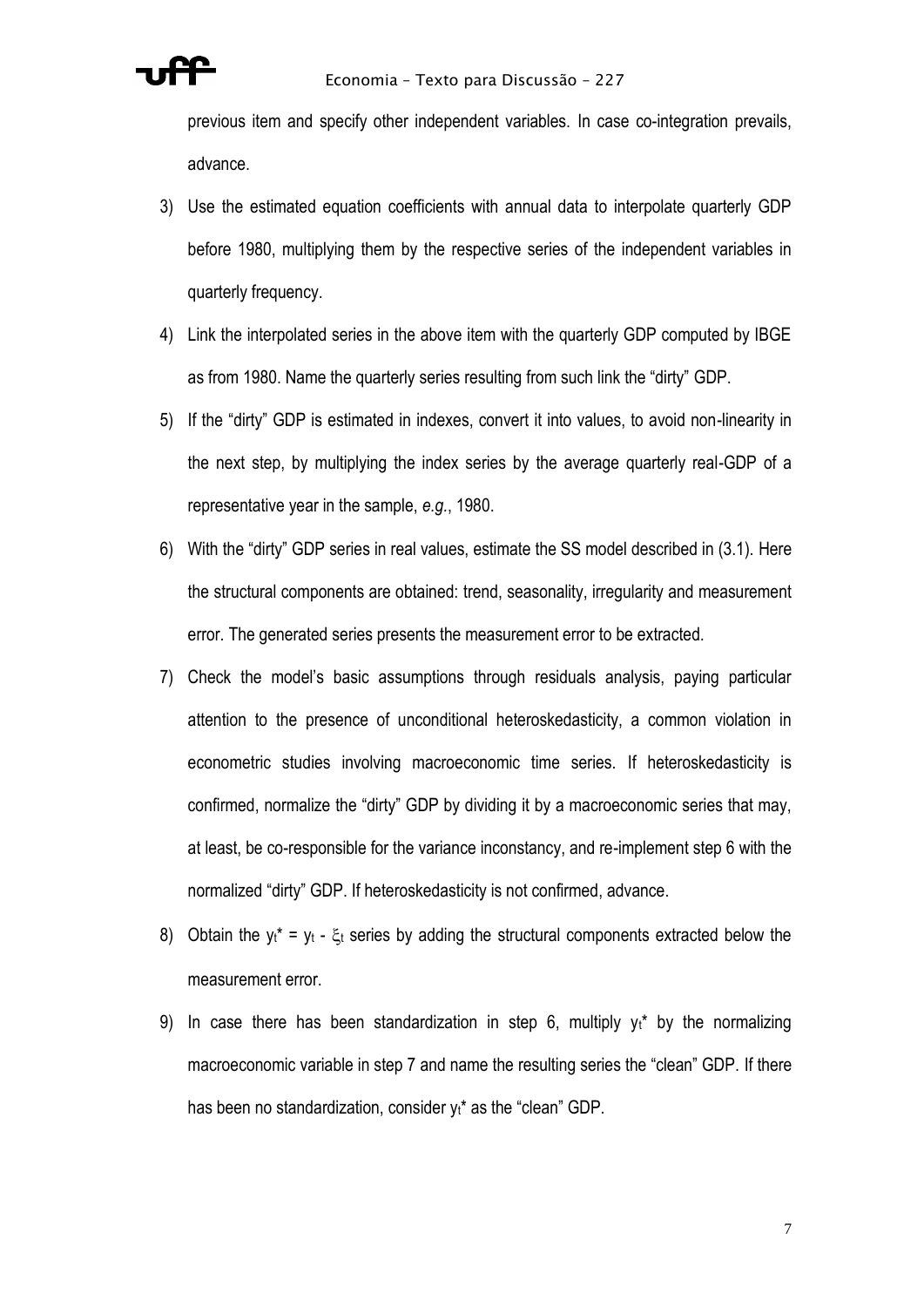

One final comment about algorithm steps 6 and 7: preliminary experiments actually indicated the presence of strong heteroskedasticity related to the economic growth rate as well as the inflation rate in the studied period (1960 to 1996). The series chosen for "dirty" GDP normalization should be such that it keeps a relation between GDP and inflation. The alternative was to use the average annual index<sup>1</sup> of the real tax revenue. In sum, the  $SS$ model (3.1) was estimated with the "dirty" GDP (in values) divided by the real tax revenue average yearly index. The normalized "dirty" GDP series in values is displayed in Figure A.1 in the Appendix. The described procedure is summarized in the flow chart below.



Figure 1 - Proposed methodology flow chart.

<sup>1</sup> The reason for using the index variable is that the real revenue expressed in 1980 currency has

very low values due to the monetary reforms that took place in the sample.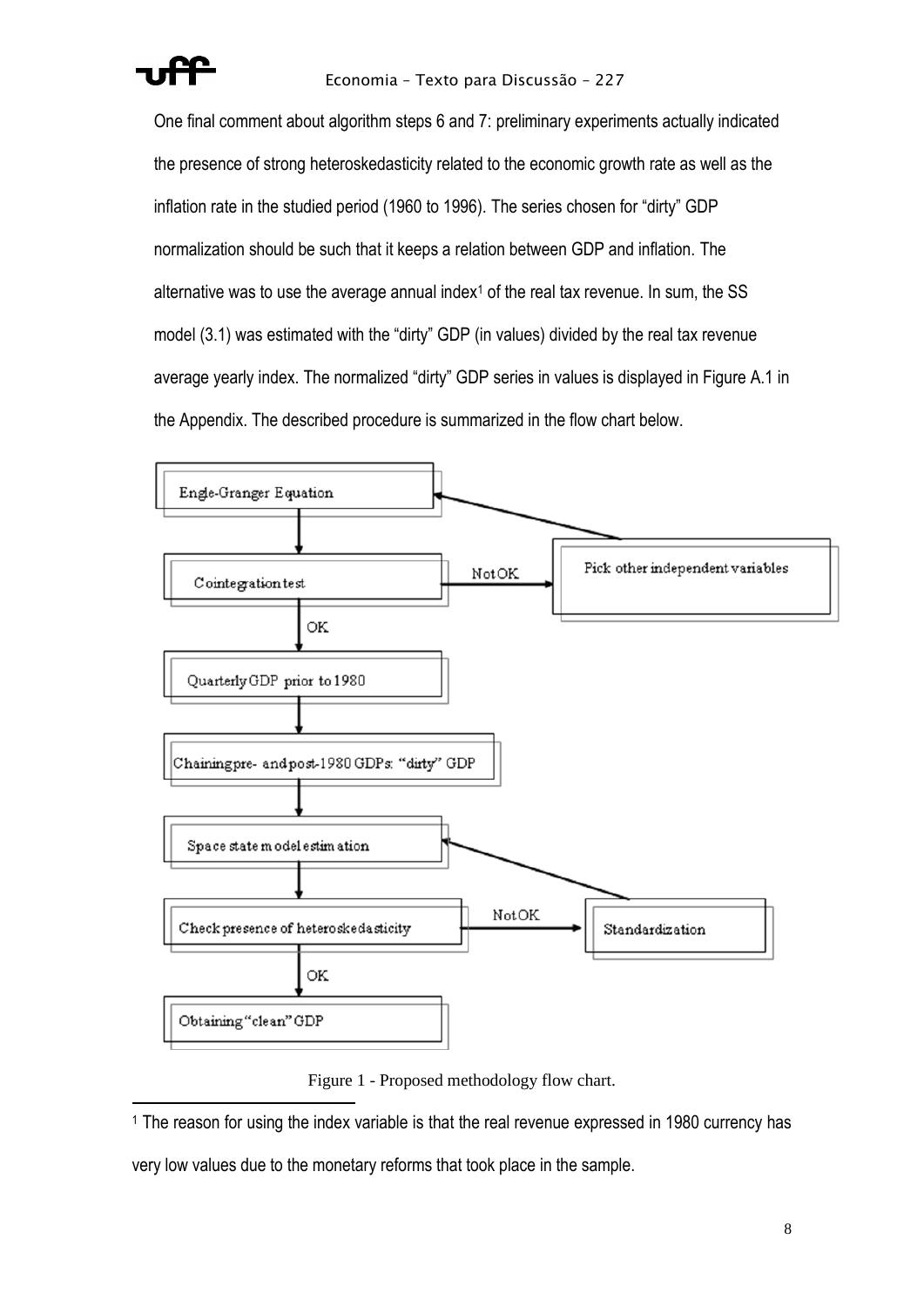### **4. Results**

### **4.1 "Dirty" GDP**

Engle-Granger's regression estimation results, associated to step 1 in the methodology are reported in Table 1. IBGE's GDP index is the dependent variable. On the right side of the equation there is a constant term (C), a linear trend (TT), and the electricity consumption (IEES), automobile production (IAUTO), real tax revenue (IRTNRS) and cement production (ICIM) indexes. R<sup>2</sup> and DW statistics are also informed. Then the statistics for the presence of unit root in the static equation residuals and the number of lags used in the unit root test appear together with portmanteau tests' p-values for the presence of a serial co-relation and value of the Bayesian information criterion for step 2 in the procedure. At 10% the null hypothesis for non-cointegration between variables is rejected. The test in step 2 shows residuals without serial co-relation according to the reported Ljung-Box (Q) tests.

|                | Variables     |                      | Estimated       |              |
|----------------|---------------|----------------------|-----------------|--------------|
|                |               |                      | coefficients    |              |
|                | C             |                      | 0.112423        |              |
|                | TT            |                      | 0.007836        |              |
|                | <b>IEES</b>   |                      | 0.283306        |              |
|                | <b>IAUTO</b>  |                      | 0.108377        |              |
|                | <b>IRTNRS</b> |                      | 0.098286        |              |
|                | <b>ICIM</b>   |                      | 0.231170        |              |
| $R^2 = 0.9984$ | DW=1.5793     | $t \alpha = -4.6341$ | $lags=0$        | $Q(1)=0.931$ |
| $Q(4)=0.228$   | $Q(8)=0.479$  | $Q(12)=0.126$        | $SIC = -5.4545$ |              |

**Table 1 Results of Engle-Granger procedure between the annual GDP and related variables**

Note: (†) stands for rejection of the null hypothesis of a unit root to the significance level of 10%.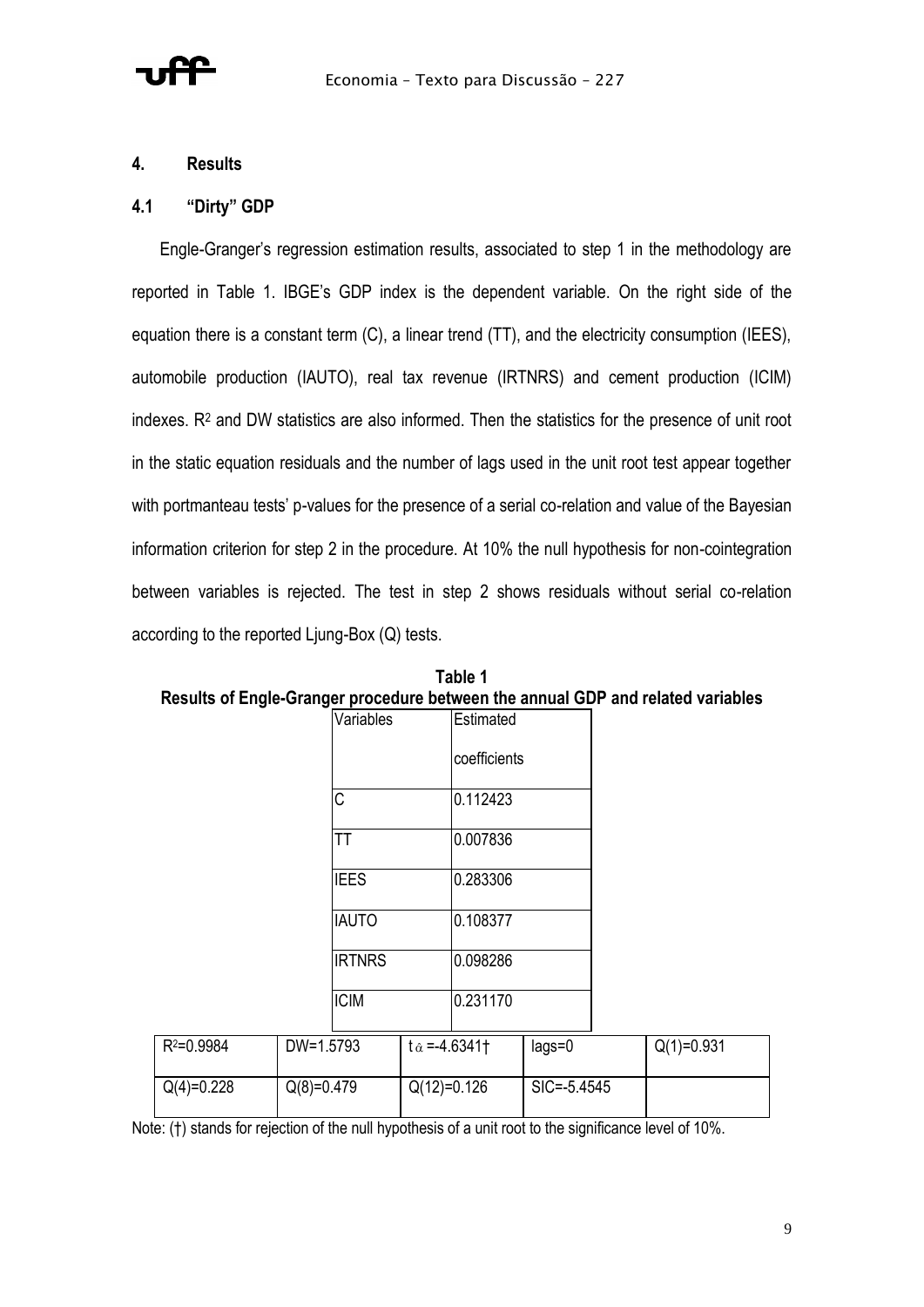

Although the amount of observations is not enough to support arguments towards superconsistency of the OLS estimates, the GDP series estimated through this equation – and chained since 1980 with IBGE's series – will be adopted as initial proxy for the quarterly GDP index – the "dirty" GDP. Figure 2 shows the "dirty" GDP series, which is still inconsistent with the annual total calculated by IBGE.



#### **4.2 "Clean" GDP**

Table 2 and Figures 3 and 4 below show the statistics referring to the estimated benchmarking state space model for the "dirty" GDP series. All tests have been performed with the model's standardized residual series (so-called *innovations*; cf. Durbin & Koopman, 2001, chapter 4), and together with the panels in Figure 3 point that the model's basic assumptions are being followed, except for the normality. This is not an actual problem, since the statistic inference over unknown parameters is not within the scope of this paper. Heteroskedasticity was entirely treated, which reveals that the tax revenue satisfactorily captured the variance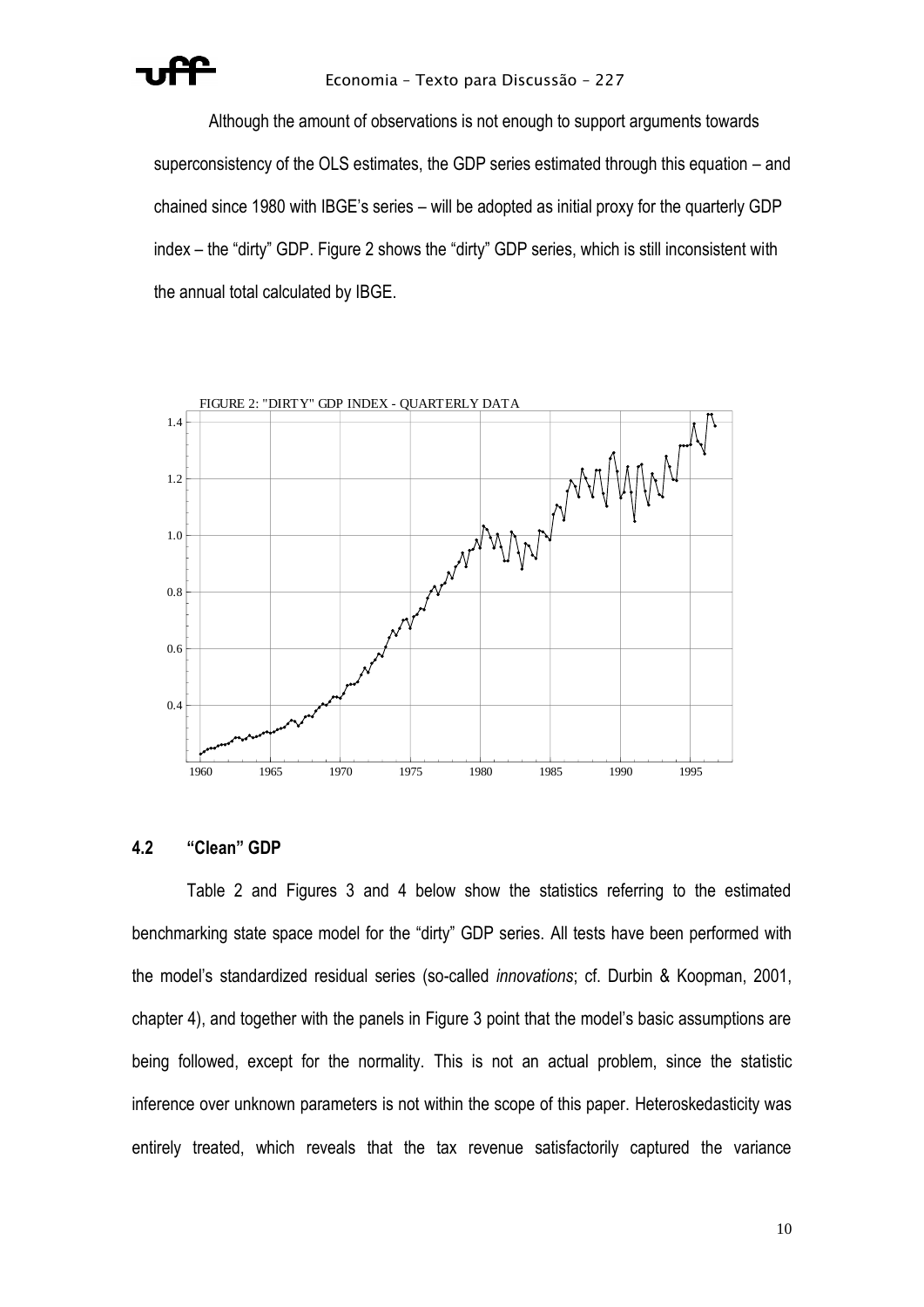inconstancy. It is also pointed out that no signs of breaks were found in the level term of the resulting series – the "clean" GDP. Neither was the presence of outliers noticed around 1980 – a particularly critical year, in which the chaining of the estimated series and the one published by IBGE<sup>2</sup> took place. Lastly, it must be observed that the extracted seasonal component (Figure 4) does not show any significant changes around 1980 (observation 105). What can be observed is an oscillation of the seasonality throughout the period. This allows one to deduce that the chaining **per se** of the estimated series in step 1 with that of IBGE did not cause any material changes in the seasonal pattern.

**TABLE 2 Analytical information about the SS model estimation with benchmarking. Values in brackets are p-values of the corresponding tests.**

| praencis are p-values or the corresponding tests. |                 |
|---------------------------------------------------|-----------------|
| Log-Verisimilitude                                | 229.262         |
| F Test for heteroskedasticity                     | 0.7382 [0.8747] |
| Durbin-Watson                                     | 1.8561          |
| Ljung-Box Test (12 lags)                          | 12.964 [0.3717] |
| Jarque-Bera Test                                  | 21.895 [0.0000] |

<sup>2</sup> To confirm such statement, a "clean" GDP series regression was estimated in levels and differences against deterministic terms (constancy, trend and seasonal dummies) by recursive least squares. Coefficients, as well as their confidence intervals did not show any change in 1980. That stability analysis is not presented in this paper.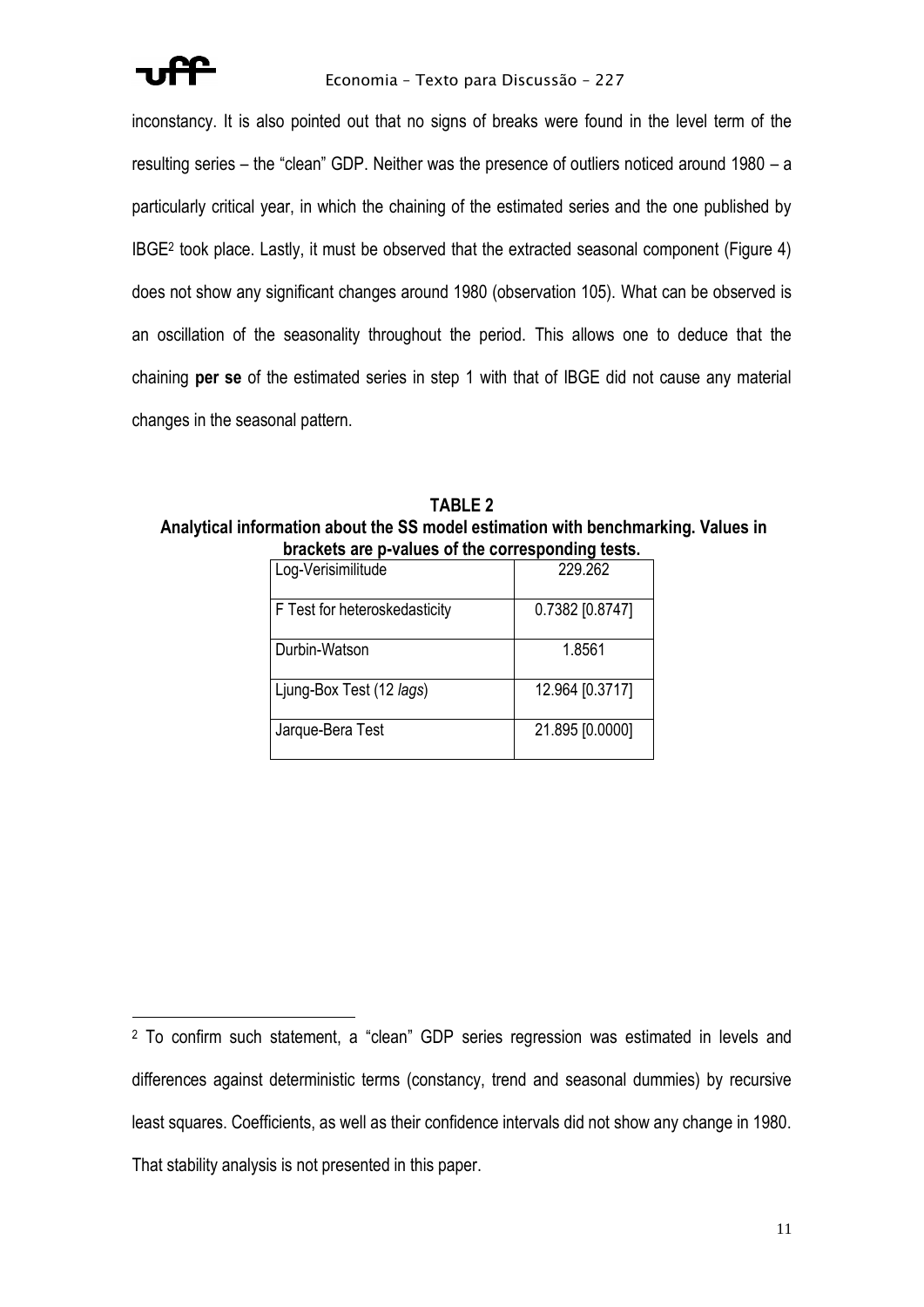



The one-step-ahead forecast evaluations made for the 1980-1996 period are displayed in Table 3. It is the period to which IBGE's official computations are available. According to the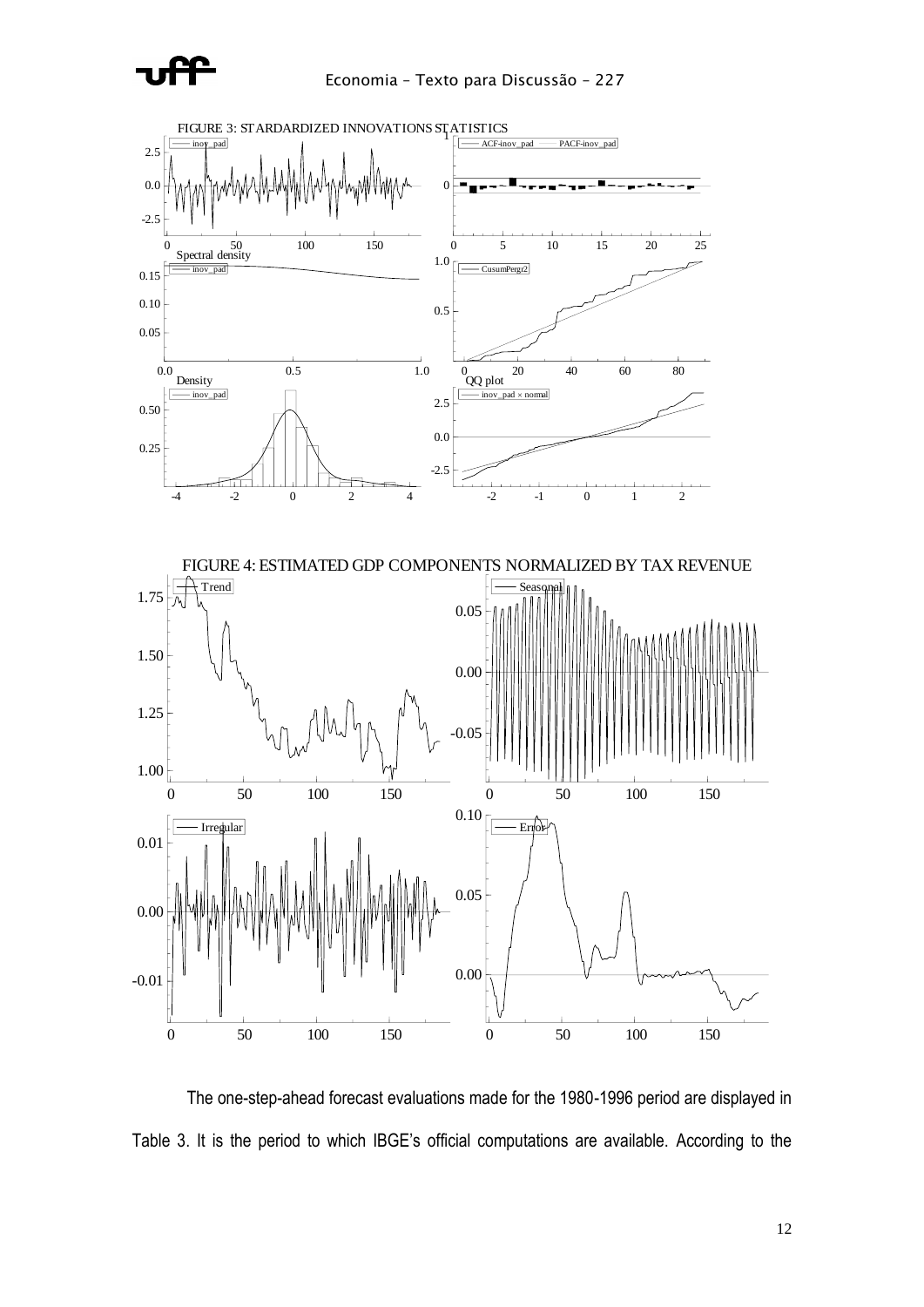

selected statistics the one-step-ahead forecasts are accurate and a strong evidence of the model's adequacy to the data.

| Forecast evaluation for the 1980-1996 perio |                                |        |  |  |
|---------------------------------------------|--------------------------------|--------|--|--|
|                                             | <b>MSE Squared Root</b>        | 0.0112 |  |  |
|                                             | <b>MSE Percentage</b>          | 0.0078 |  |  |
|                                             | Mean Absolute Error            | 0.0073 |  |  |
|                                             | Mean Absolute Percentage Error | 0.0052 |  |  |
|                                             | Pseudo-R2                      | 0.9979 |  |  |

**TABLE 3 Forecast evaluation for the 1980-1996 period**

### **4.3 Discussion**

Among the limitations of the results it is pointed out that the estimated measurement error's first-order serial correlation coefficient is very close to one<sup>3</sup>. This strong persistence – see fourth panel in Figure  $3 -$  is interpreted as "inherited" from structures that should potentially be embedded in the set of the other state vector components.

Two particular results are highlighted. The first – not reported in this version of the paper − is that the estimated model without heteroskedasticity treatment yields virtually the same "clean" GDP series, with no material differences found between them. Thus, for this SS model for benchmarking applied to the "dirty" GDP series, Kalman's filter has proved to be robust to this type of violation of the basic assumptions.

<sup>3</sup> Unit root tests no longer reject, as a set, the null hypothesis that the series has integration order 1 (one).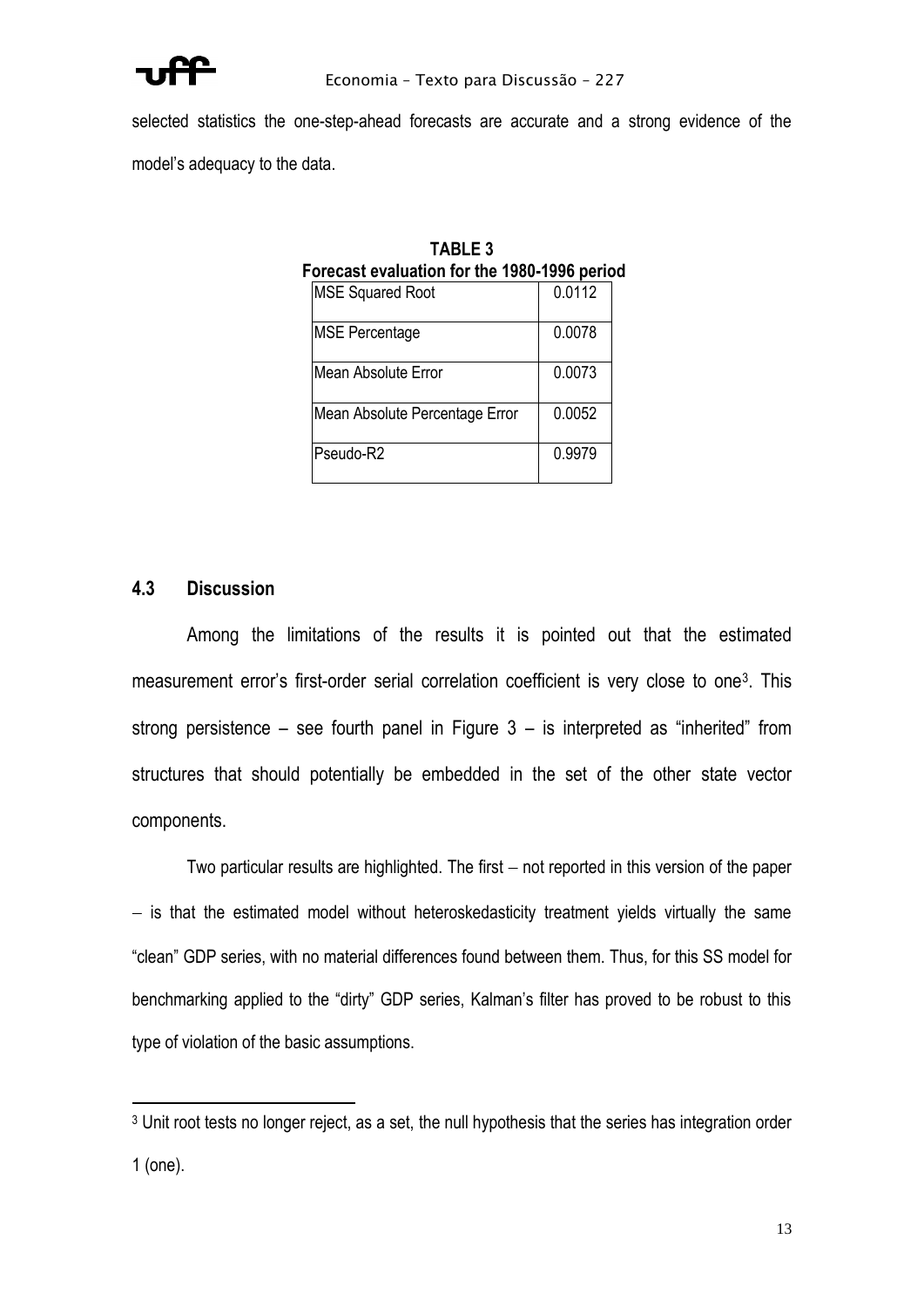The second – see Figure 5 – is the systematic overestimation as from 1990.4 of the "clean" GDP in face of the "dirty" GDP. Here the bias is characteristic of the estimated official quarterly GDP. Therefore, it empirically demonstrates the inconsistency between quarterly and annual amounts for IBGE's estimations. This allows the conclusion that the proposed procedure is correcting the official quarterly estimations by harmonizing them with the annual GDP.

#### **5. Conclusion**

This paper focused on: (i) proposing a methodology for estimating the quarterly GDP for the 1960-1996 period; (ii) empirically demonstrate that methodology; and (iii) report and analyze the resulting series. The importance of a judicious proxy for the quarterly GDP for periods before 1980 arises from the need to carry out empirical studies that could cover a longer period of the Brazilian economic history. The results have proved quite satisfactory regarding the diagnosis of the residuals and the predictive power of the model. The "clean" GDP estimated with benchmarking corrects, to the maximum, the measurement errors found in the "dirty" GDP. Consequently they are consistent with the annual GDP and provide, for that reason, estimates with an additional attractive factor when compared to that presented by IBGE, the official Brazilian source.

For further studies in this niche, two directions are presented. The first one is to apply the methodology for benchmarking multivariate models, which would theoretically bring higher precision and reliability to the final quarterly GDP series. The second one regards to use the methodology to obtain quarterly GDP forecasts.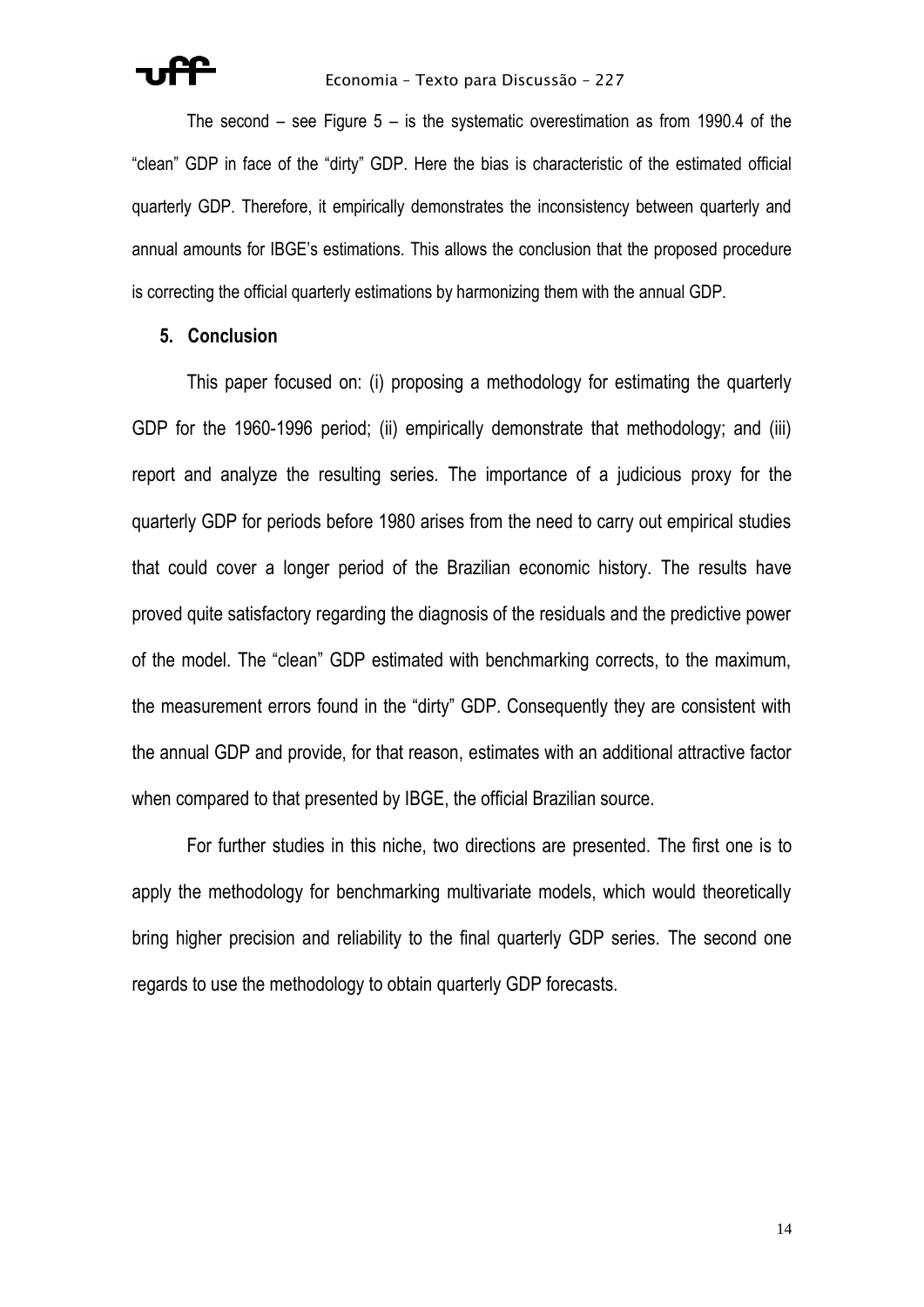



**Appendix: Data used and unit root tests**

The series used in the paper were subject to consistency analysis, and when they appeared in more than one source, they were compared in such a way as to identify and correct typing and/or calculation errors and make precision as high as possible. Basically, this comparison was made between the series published at the following websites (see bibliography): The Brazilian Central Bank (Banco Central), IBGE, IPEADATA, Conjuntura Econômica, as well as the author's own databank built throughout the years. As a rule, the data was considered to be used are those most recently disclosed in an official publication. In this case, except for some extraordinary review, data could be considered as definitive. Figure A1 contains data in quarterly indexes (base 1980) of automobile production (IAUTO), cement production (ICIM), industrial consumption of electricity (IEES), and real tax revenue (IRTNRS).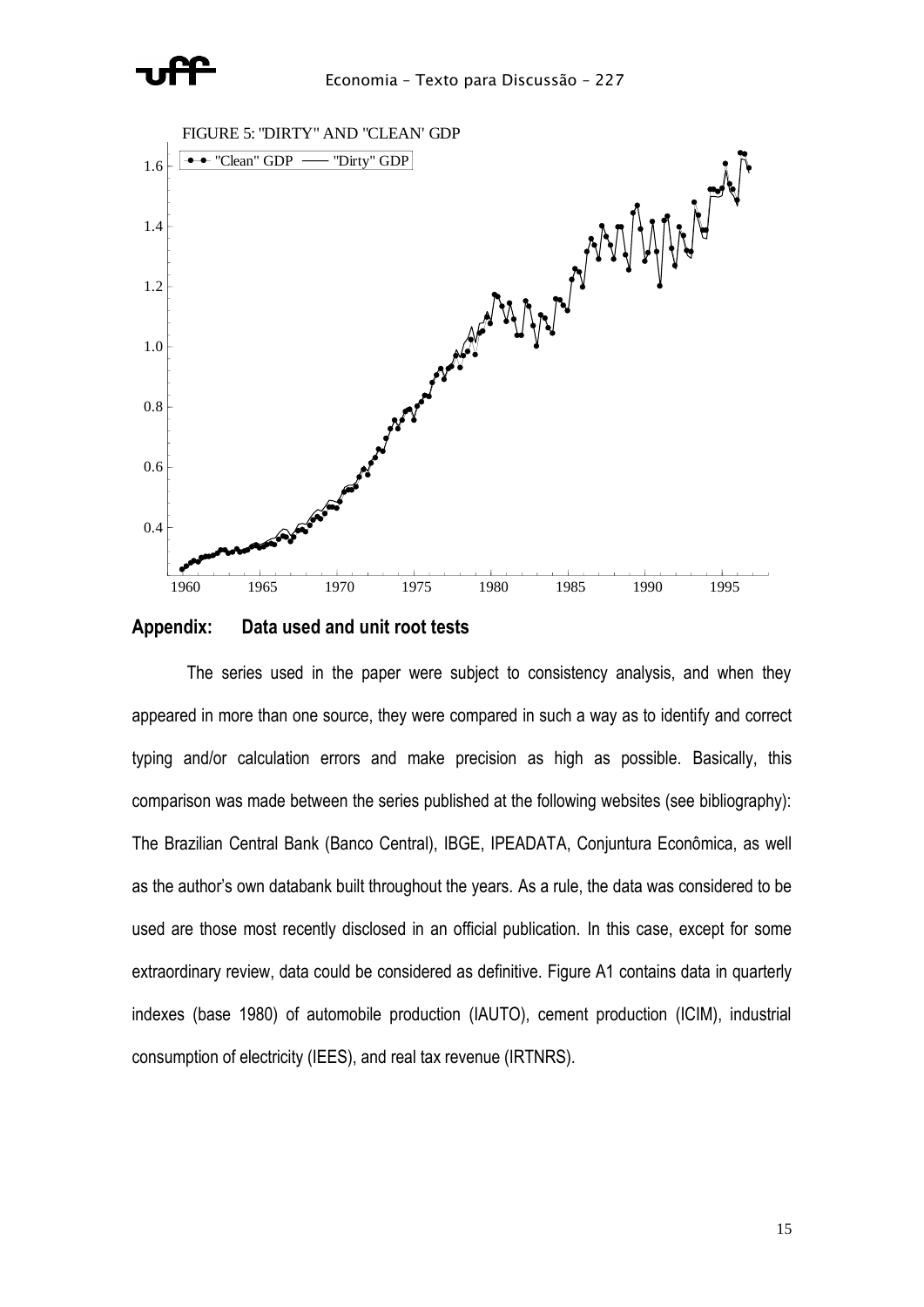



Figure A2 shows the "dirty" GDP series divided by the real tax revenue series, adjusted and expressed in indexes (see text).

Table A1 reports the unit root test results for the annual series used in Engle-Granger's regression for the 1960-1996 period. The first two are modifications to the ADF test, and the last shows four statistics that are modifications to the Phillips-Perron, Bhargava and ERS-PO statistics; see Maddala & Kim (2002). Considering the test results, it can be admitted that all series have integration order 1.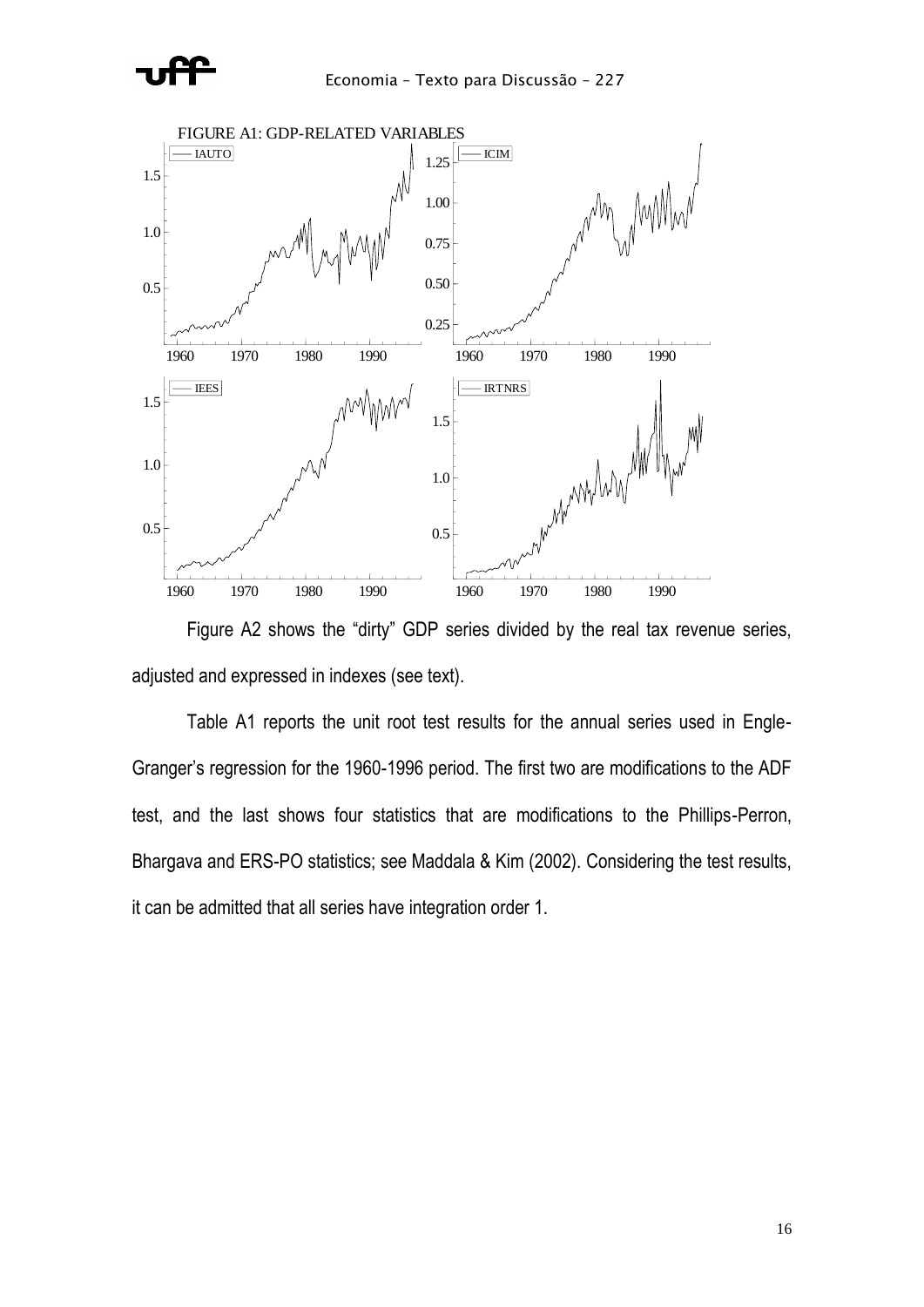



**Table A1 Unit root test results**

| Test          | DF-GLS                   | ERS-PO         | Ng-Perron       |            |                  |              |
|---------------|--------------------------|----------------|-----------------|------------|------------------|--------------|
| <b>Series</b> |                          |                | $MZ_{\alpha}^d$ | $MZ_T^d$   | MSB <sup>d</sup> | $MP_{T}^{d}$ |
| <b>GDP</b>    | $t\hat{\alpha} = -2.987$ | $P_T = 1.330$  | $-18.128$       | $-3.008$   | 0.166            | $-1.360$     |
|               | $Lags = 3$               | Lags=3         | Lags=3          | $Lags = 3$ | Lags=3           | $Lags = 3$   |
| <b>AUTO</b>   | $t\hat{\alpha} = -5.350$ | $P_T = 1.458$  | $-18.419$       | $-2.984$   | $-0.162$         | $-1.513$     |
|               | $Lags = 0$               | Lags= $2.79$   | Lags=2.79       | Lags=2.79  | Lags=2.79        | Lags=2.79    |
| <b>CIM</b>    | $t\hat{\alpha} = -2.849$ | $P_T = 2.738*$ | $-15.950$       | $-2.481*$  | $-0.156$         | $-2.739*$    |
|               | $Lags = 3$               | Lags=3         | Lags=3          | Lags=3     | $Lags = 3$       | $Lags = 3$   |
| EE            | $t\hat{\alpha} = 3.142$  | $P_T = 1.887*$ | $-13.363*$      | $-2.570$   | $-0.192*$        | $-1.891*$    |
|               | $Lags = 1$               | $Lags = 1$     | $Lags = 1$      | Lags=1     | Lags=1           | $Lags = 1$   |
| <b>RTNR</b>   | $t\hat{\alpha} = -5.507$ | $P_T = 1.419$  | $= -16.625$     | $-2.883$   | $-0.173*$        | $-1.474$     |
|               | $Lags = 0$               | $Lags = 2$     | Lags=2          | Lags=2     | Lags=2           | Lags=2       |

Note: (†) stands for rejection of the null hypothesis at significance level of 10%; (\*) at 5%; the absence of a symbol means rejection at 1%. In all cases, the null hypothesis was rejected.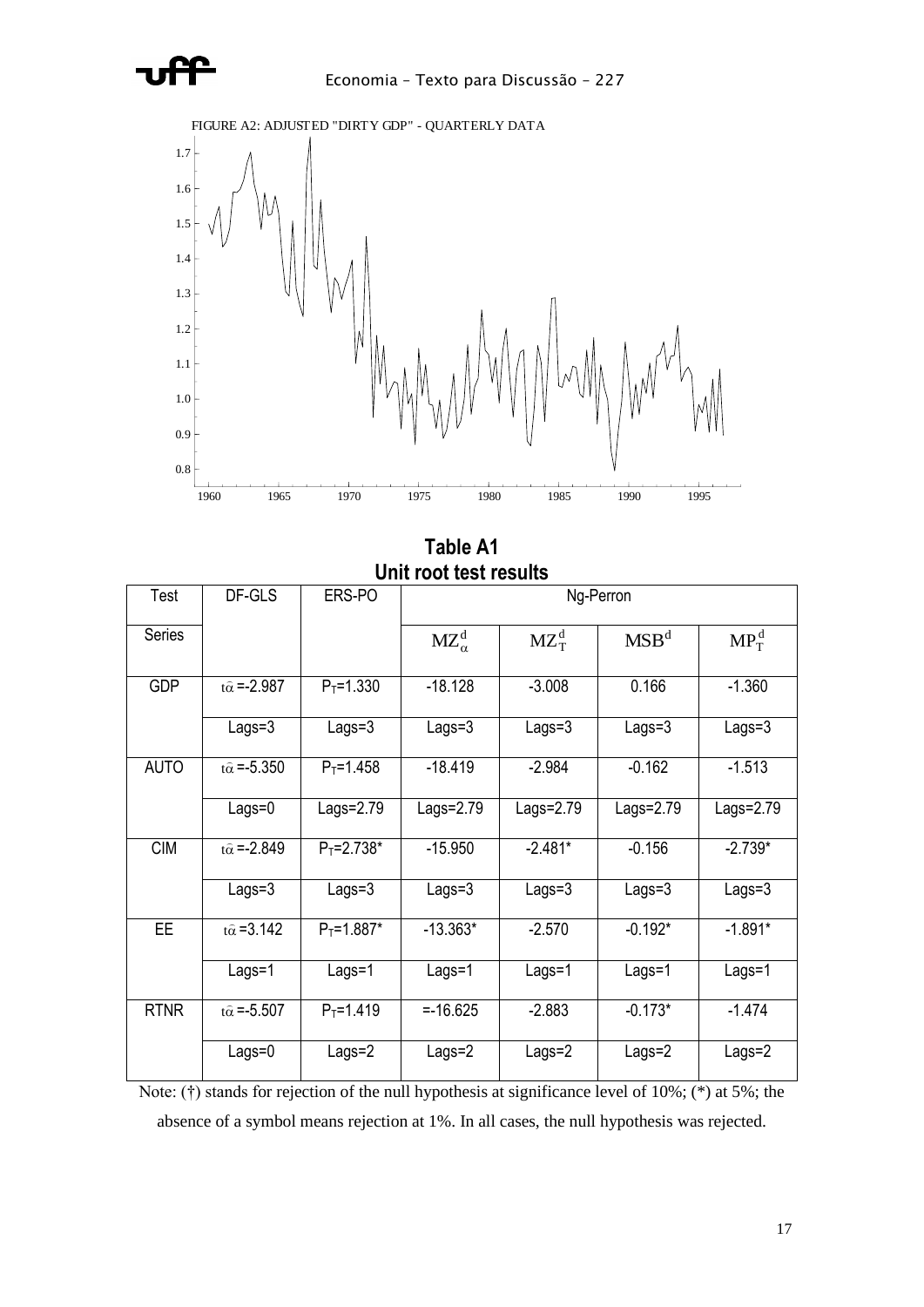

#### **6. References**

Banco Central do Brasil. "Boletim Mensal", vários números.

Banco Central do Brasil. http://bcb.gov.br/[.http://www.bcb.gov.br/](http://www.bcb.gov.br/)

Bassi, V.L., (1958). "Appendix A," in *Economic Forecasting,* ed. by V.L. Bassi, New York: McGraw-Hill.

Cardoso, E. (1981). "Uma Equação para a Demanda de Moeda no Brasil", Pesq. Plan. Econ., 11(3), 617-655.

Cholette P.A. and E.B. Dagum (1994), Benchmarking Time Series with Autocorrelated Survey Errors, *International Statistical Review* 62(3), 365-377.

Contador, C.R. e Santos Filho, W.A.C. (1987). "Produto Interno Bruto Trimestral: Bases Metodológicas e Estimativas", Pesquisa Planejamento Econômico, 17(3), 711-742.

Denton, F. T. (1971), "Adjustment of Monthly or Quarterly Series to Annual Totals: An Approach Based on Quadratic Minimization," Journal of the American Statistical Association, 66, 99-102. Di Fonzo, T. and Marini, M. (2003) "Benchmarking Systems of Seasonally Adjusted Time Series

According to Denton's Movement Preservation Principle", Dipartimento di ScienzeStatistiche, Università di Padova, Working Paper n. 2003-09.

Durbin, J. and Koopman, S.J. (2004). *Time Series Analysis by State Space Methods*. Oxford: Oxford University Press.

Durbin, J. and Queenneville, B. (1997). "Benchmarking by State Space Models", International Statistical Review, 65(1), 21-48.

Engle, R.F. and Granger, C. (1987). "Cointegration and Error Correction: Representation, Estimation, and Testing", in Engle, R. and Granger, C.W.J. (eds.), *Long-Run Economic Relationships: Readings in Cointegration*. Oxford: Oxford Univ. Press, (1991).